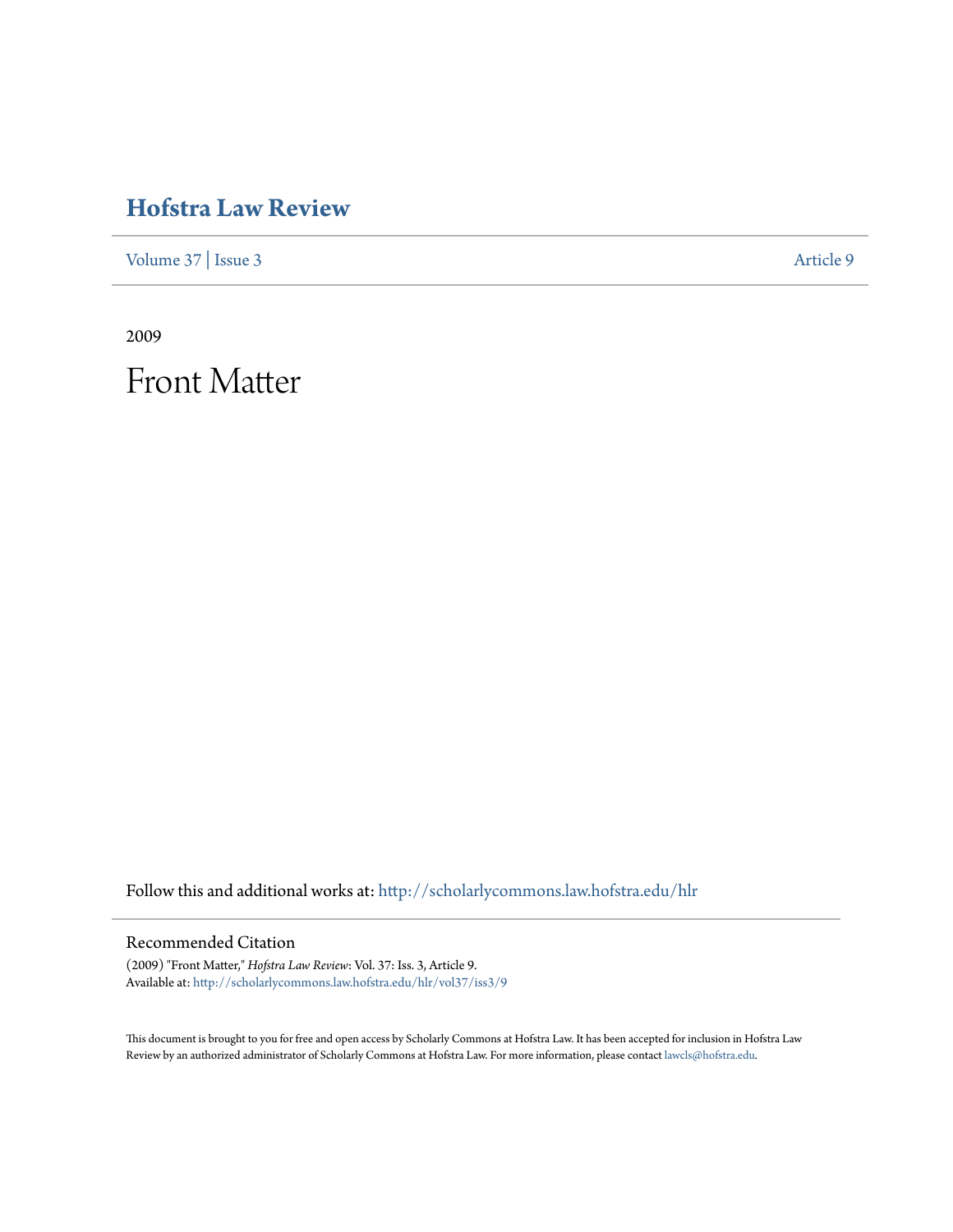# **HOFSTRA LAW REVIEW**

Volume 37, No. 3 Spring 2009

### **CONTENTS**

#### ARTICLES

| THE SIGNIFICANCE OF THE SHIFT TOWARD AS-APPLIED                                                                       |      |
|-----------------------------------------------------------------------------------------------------------------------|------|
| CHALLENGES IN ELECTION LAW Joshua A. Douglas                                                                          | -635 |
| PRO BONO PUBLICO IN A PARALLEL UNIVERSE: THE MEANING OF                                                               |      |
| PRO BONO IN SOLO AND SMALL LAW FIRMS  Leslie C. Levin                                                                 | 699  |
|                                                                                                                       |      |
| FACTS DO MATTER: A REPLY TO BAGENSTOS  Gregory Mitchell 737<br>Philip E. Tetlock                                      |      |
| RIGHTS OF THE DEAD  Kirsten Rabe Smolensky 763                                                                        |      |
| <b>NOTES</b>                                                                                                          |      |
| SEC RULE 10B5-2: A CALL FOR REVITALIZING THE COMMISSION'S<br>EFFORTS IN THE WAR ON INSIDER TRADING  Michael G. Capeci | 805  |
| THE END OF AN ERA: CLOSING THE EXCLUSIONARY DEBATE                                                                    |      |

- UNDER *HERRING V. UNITED STATES ............. Sean D. Doherty* 839 FINDING COMMON GROUND: How INCLUSIVE LANGUAGE CAN ACCOUNT
- FOR THE DIVERSITY OF SEXUAL MINORITY POPULATIONS IN THE EMPLOYMENT NON-DISCRIMINATION ACT **......** *Meredith R. Palmer* 873